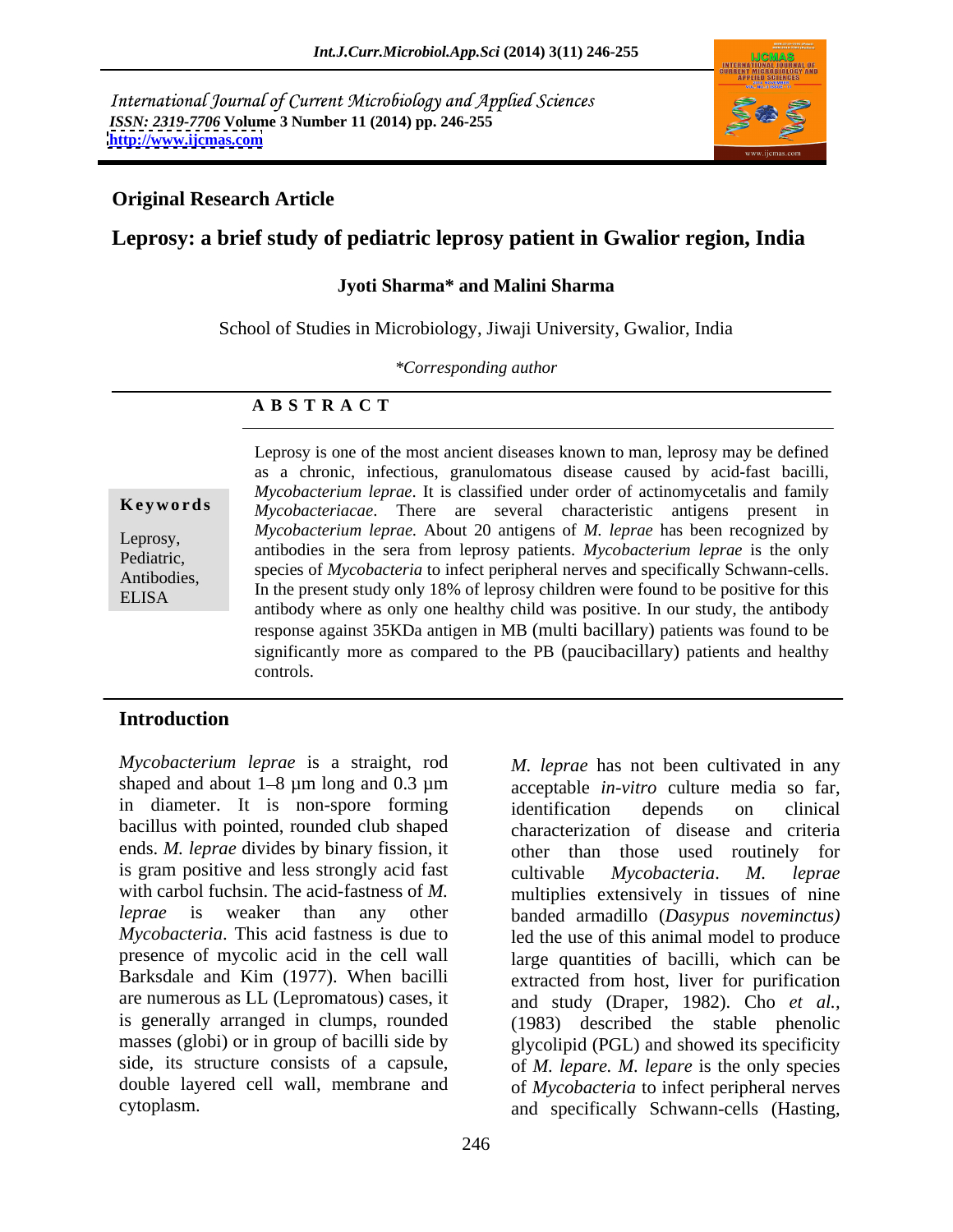1994). Leprosy transmitted too many ways (1) Mycobacterium leprae soluble by contact, inhalation, ingest of Breast antigen (MLSA):- It was obtained from Dr. milk, through insects. So keeping in views P.J. Brennan (Colorado State University, the present studies were carried out in the Fort Collins, Colorado USA; NIH contract following objectives:

- 1) Analysis of antibody response in (2) Phenonc Giyconpia-1 (PGL-1) (*M*.<br>
leprae sonicated):- P.J. Brennan
- 2) Antibody response (IgG) against (Colorado State University, Fort  $MLSA$ ).  $nO. I-AI-35262$ .
- 3) Evaluation of IgG sub-classes (IgG1,
- 4) Evaluation of specific antibody response
- $5)$  IgM response against Natural  $\frac{1}{2}$  Coloredo State University Fort Collins disaccharide-octyle-Bovine Serum Colorado Bute Chryslery, Fort Collins, Albumin antigen (ND-O-BSA)<br>55262).

## Materials and Methods UK)

**Serum sample:** Sera samples of paediatric **Chemicals/Reagents** leprosy patients stored in department of (1) For ELISA Immunology, GR Medical College were used. These sera samples had been collected from leprosy patients classified [Anhydrous sodium carbonate (Na<sub>2</sub>CO<sub>3</sub>).<br>according to the classification laid by (AnalaR<sup>\*</sup> Glaxo), Sodium bicarbonate according to the classification laid by Indian Association of Leprologist (1982). Patients having less than five lesions were included in PB (paucibacillary) group and<br>
Five or more than five logions were [Monobasic sodium phosphate five or more than five lesions were [MONODO [MONODO SOCUM | PROSPITE POSTALE Included in MP (multi-hecillery) group  $\Lambda$  (NaH<sub>2</sub>P<sub>O4</sub>). (SISCO RESEARCH included in MB (multi bacillary) group. A<br>total of 40 patients sere were used out of LABORATORIES) Dibasic sodium total of 40 patients sera were used, out of  $LABOKA1OKIES)$  Dibasic socium<br>which 0 Tuberculoid (TT) 2 Borderline phosphate  $(Na_2HPO_4)$  (MERCK), which 9 Tuberculoid (TT), 2 Borderline  $\frac{\text{prospate}}{\text{Solution (Na2HPO4)}}$  (MERCK),<br>Tuberculoid (BT), 15 Borderline (BB), 11 Sodium Chloride (NaCl). Tuberculoid (BT), 15 Borderline (BB), 11 Borderline Lepromatous (BL) and 3 are Lepromatous (LL) patients. 19 sera samples of healthy children were included; all these USA) sera samples were from children below 14 years of age. 62 samples of adult patients were also used out of which 13 BT, 10

(1) *Mycobacterium leprae* soluble no.I-AI-55262).

paediatric group of leprosy patients.<br>Antibody response (LgG) against (Colorado State University, Fort *M.leprae* soluble antigens in sera **COLUS** Colorado, USA; NIH contract (2) Phenolic Glycolipid-1 (PGL-1) (*M. leprae* sonicated):- P.J. Brennan (Colorado State University, Fort Collins, Colorado, USA; NIH contract no. I-AI-55262).

IgG2, IgG3 and IgG4) against MLSA. The observed octyle-Bovine serum albumin), a against 35 KDa antigens.<br>
Was provided by Dr. Dlphi Chatterjee, ND-O-BSA (Natural di-saccharide octyle-Bovine serum albumin), a synthetic sugar of PGL-1 *M. leprae,*  Colorado State University, Fort Collins, Colorado, USA (contract no. I-AI-  $55262$ ).

(3) 35 KD antigen (Welcome laboratory, UK)

#### **Chemicals/Reagents (1) For ELISA**

- Carbonate bicarbonate buffer, pH 9.6 [Anhydrous sodium carbonate  $(Na_2CO_3)$ . (AnalaR\* Glaxo), Sodium bicarbonate (NaHO3) (QUALIGENS)].
- Phosphate buffered saline (PBS) pH 7.4. [Monobasic sodium phosphate (NaH2Po4). (SISCO RESEARCH LABORATORIES) Dibasic sodium phosphate  $(Na_2HPO_4)$  (MERCK), Sodium Chloride (NaCl). (QUALIKEMS).].
- Bovine serum albumin (BSA), (SIGMA, USA)
- Tween-20, 0.05% (MERCK, INDIA)
- BTR, 21LL, 3BB, 4BL and 11 were healthy Antihuman IgG conjugated to Horse control. radish peroxidase (HRPO)
- Antigens **and Contact Contact Contact Contact Contact Contact Contact Contact Contact Contact Contact Contact Contact Contact Contact Contact Contact Contact Contact Contact Contact Contact Contact Contact Contact Contact** Ortho-phenylene diamine dihydrochloride tablet (5 mg/10 ml distilled water). (SIGMA USA)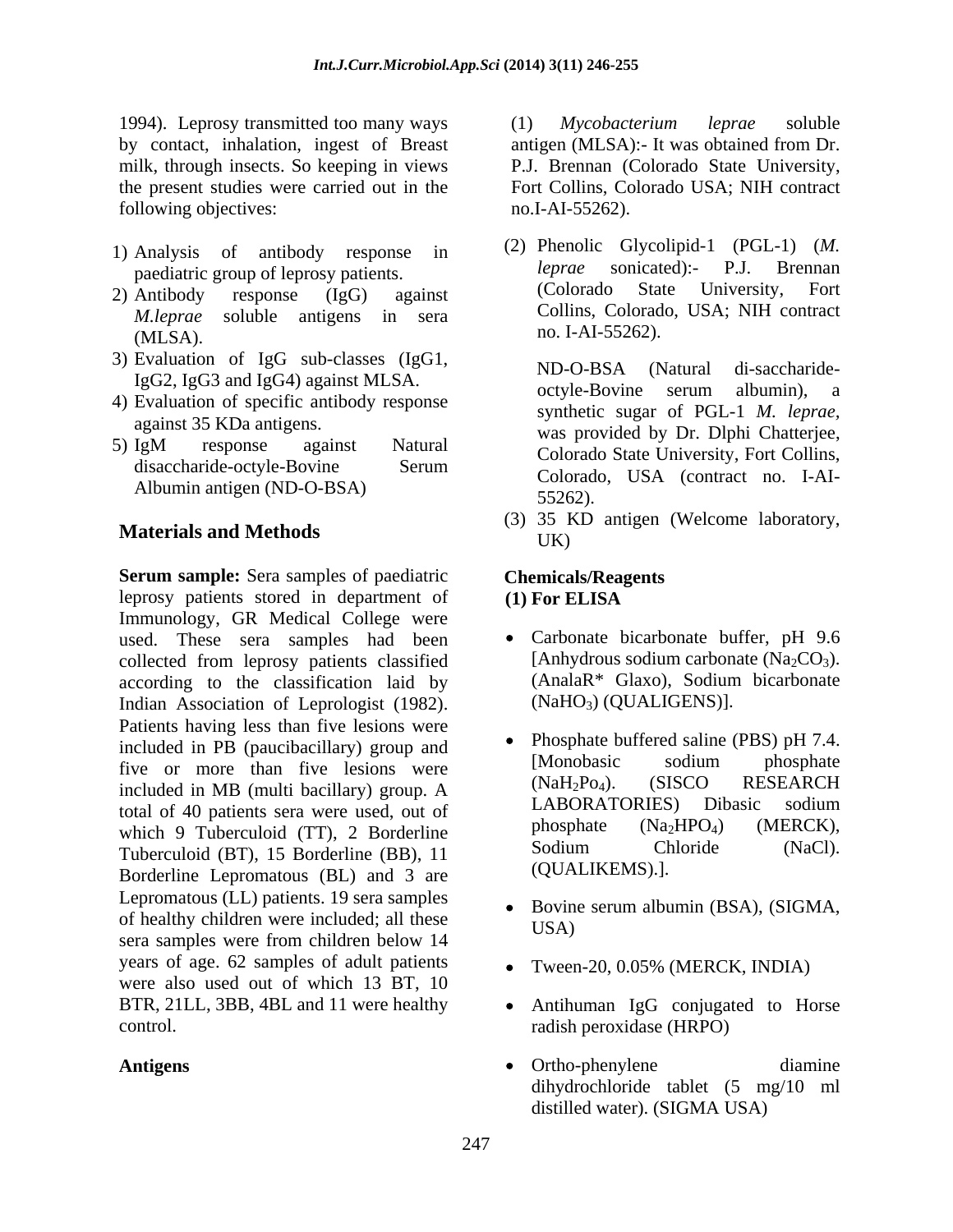- 
- 
- 

# **(2) For IgG sub classes against MLSA**

Mouse Monaclonal against antihuman IgGI,  $(3)$  **Blocki**<br>
IgG2 IgG3 IgG4 (SIGMA) buffer IgG2, IgG3, IgG4. (SIGMA)

#### **Equipments**

- 
- ELISA washer. (Tri Continent).
- $\bullet$  ELISA reader (Titer-tek Multiscan plus<sup>R</sup>)

- 
- Polystyrene micro titer plate. (Nunc-<br>PBS-T-BSA.
- 

Preparation of buffer and solution for ELISA procedure:-<br>
ELISA procedure

(1) **Carbonate bicarbonate buffer ELISA using MLSA antigen for the (antigen diluting buffer)**

solution (B) were mixed well and pH was adjusted to 9.6, volume was made up to 200-ml. the molarity of the solution becomes 0.05 M.

#### (2) **Phosphate buffered saline**

**Solution (A):** 0.15 molar solution of

- 30% hydrogen peroxide  $(H_2O_2)$  **Solution (B):** 015 molar solution of dibasic (MERCK) sodium phosphate  $(NaH_2Po_4)$  in 500 ml **Solution (B):** 015 molar solution of dibasic of D/W.
- $7\%$  H<sub>2</sub>SO<sub>4</sub> (QUALIGENS)  $0.015M$  1x PBS buffer was prepared by Sodium chloride (Qualichem) times and 8.7 gm Sodium Chloride dilution of the above solution for 10 (NaCl) was added. (Final volume 1000 ml).
	- (3) **Blocking buffer: -** 1% BSA in 1 X PBS buffer. The contract of the contract of the contract of the contract of the contract of the contract of the contract of the contract of the contract of the contract of the contract of the contract of the contract of the co
- Centrifuge (COSTAR.). (4) **Washing buffer: - 0.05**% tween-20 in 1X PBS buffer (PBS-T).
	- $R = 0$   $R = 1$   $R = 1$   $R = 1$   $R = 1$   $R = 1$   $R = 1$   $R = 1$   $R = 1$   $R = 1$   $R = 1$   $R = 1$   $R = 1$   $R = 1$   $R = 1$   $R = 1$   $R = 1$   $R = 1$   $R = 1$   $R = 1$   $R = 1$   $R = 1$   $R = 1$   $R = 1$   $R = 1$   $R = 1$   $R = 1$   $R = 1$   $R = 1$   $R = 1$   $R = 1$   $R =$ (5) **Antibody (serum) diluting buffer:-** 1 % BSA in 1X PBS buffer.
- UK) (6) **Preparation of conjugate: -** Antihuman **Plasticwares** and **radish** peroxidase (HRPO) and anti • Eppendorf tubes. human IgM conjugate with HRPO IgG, anti mouse IgG conjugated to horse human IgM conjugate with HRPO enzymes were diluted 10,000 fold with PBS-T-BSA.
- Denmark).<br>
(7) **Preparation of substrate:** 1 OPD tablet • Pipette of 1000 µl, 200 µl, 100 µl, 10-40  $(5 \text{ mg})$  was dissolved in 10 ml D/W then  $\mu$ l, 0.5-10  $\mu$ l.  $\mu$ .  $\mu$ .  $\mu$ .  $\mu$ .  $\mu$ .  $\mu$ .  $\mu$ .  $\mu$ . (5 mg) was dissolved in 10 ml D/W then added to it.
- **Method** (8) **Stop solution:** 7% H2SO4.

### **ELISA procedure**

# **detection of IgG**

- **Solution** (A): 0.2 molar anhydrous ml) was dissolved in carbonate sodium carbonate  $(Na_2Co_3)$ .<br>bicarbonate buffer and mixed properly. **Solution (B):** 0.2 molar sodium ELISA plate was taken and 100 ul of bicarbonate (NaHCo<sub>3</sub>).<br>diluted MLSA antigen was added to 16 ml of solution (A) and 34 ml of each well with the help of pipette. After **(a) Antigen coating**: MLSA antigen (3 µg/ ml) was dissolved in carbonate ELISA plate was taken and 100 µl of that ELISA plate was sealed by plate sealer and incubated at 37°C for 4.5 hours. After incubation it was preserved at 4°C over night.
	- monobasic sodium phosphate  $\frac{1}{2}$  monobasic sodium phosphate  $\frac{1}{2}$  monobasic sodium  $(MaH<sub>2</sub>Po<sub>4</sub>)$ .  $Mabla W<sub>1</sub>$  washing, the plate was dried using folds **(b) Washing:** Next day plate was washed with PBS only for 3 times at 2 min. interval through ELISA washer. After of filter paper or tissue pad.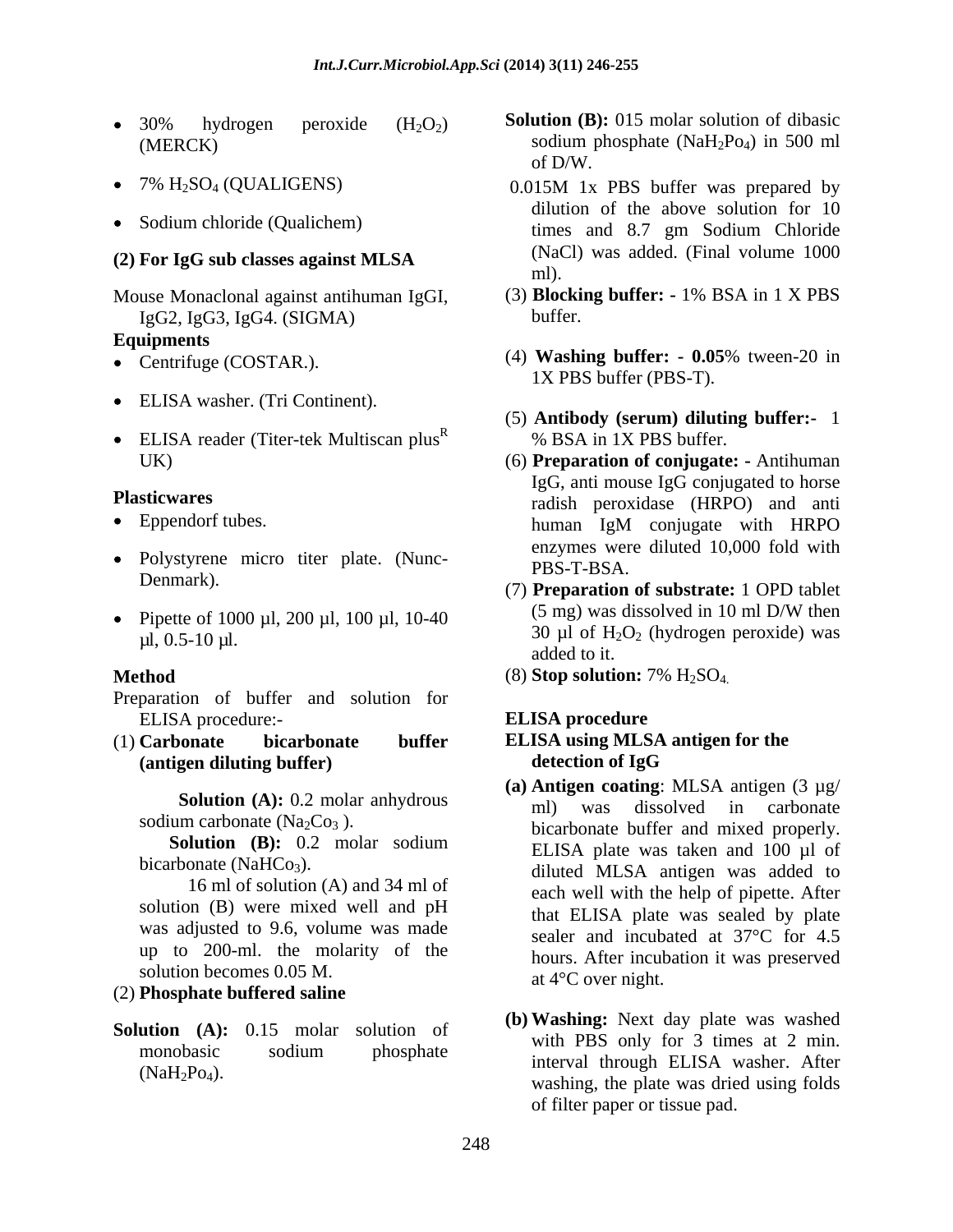- **(c) Blocking:** The plate was blocked by **ELISA f** each well with 200 ul of 3% PBS-BSA. **antigen:** each well with 200 µl of 3% PBS-BSA. **antigen:** Then it was sealed and incubated for 1
- **(d) Serum dilution:** Hundred fold dilution was added in each well. Only diluents which served as blank, it was sealed and incubated at 37°C for 1.5 hours.
- **(e) Washing:** Plate was washed with PBS through ELISA washer. After washing the plate was dried using folds of filter
- **(f) Conjugate:** Anti human IgG conjugated  $(1:1000$  dilution). Then  $100$  ul was added to each well. Plate was sealed by  $h_{\text{our at }37^{\circ}C}$ . sealer and incubated at 37°C for 1 hour.
- **(g) Washing:** Plate was washed with PBS through ELISA washer. After washing the plate was dried using folds of filter
- **(h) Substrate:** One tablet of OPD was dissolved in 10 ml of D/W and 30  $\mu$ l (v) Washing: Plate was washed with PBS substrate was added in each well and the plate was kept in dark for 20–30 min at room temperature. The whole process was done in dark. It can be stopped
- (i) **Stop reaction:**  $25 \mu l$  of  $H_2SO_4$  (7%) was **PBS-t-BSA**. added to each well of the plate.
- **(j) Measurement of colour:** After 20 min monoclonal antibodies were used after

#### **ELISA for IgG subclasses against MLSA antigen:**

- hour at 37°C. **(i) Antigen coating:** 3 µg /ml of MLSA buffer was added to the first column and incubated at 37°C for 4.5 hours. antigen was used. ELISA plate was taken and 100 µl antigens were added in each well. The plate was sealed by sealer After incubation it was preserved at  $+4$ °C for overnight.
- with Tween for 3 times at 2 min interval with PBS only for  $\frac{3}{3}$  times at 2 min paper or tissue pad.  $\overline{a}$  of filter paper or tissue pad. **(ii) Washing:** Next day plate was washed interval through ELISA washer. After washing the plate was dried using folds
- with HRPO was diluted in PBS-t-BSA  $200 \text{ µl}$  each well with  $3\%$  PBS-BSA. **(iii) Blocking:** The plate was blocked by 200 µl each well with 3% PBS-BSA. Then it was sealed and incubated for 1 hour at  $37^{\circ}$ C.
- with tween for 3 times at 2 min interval diluted in PBS-t-BSA. 100  $\mu$ L diluted paper or tissue pad. column which served as blank, it was **(iv)Serum dilution**: Hundred fold dilution was performed for each sample. It was sample was added in each well. Only diluent buffer was added to the first sealed and incubated at 37°C for 1 hour.
- $H_2O_2$  (30%) was added in to it, 100 µl only for 3 times at 2 min interval **(v) Washing:** Plate was washed with PBS through ELISA washer. After washing the plate was dried using folds of filter paper or tissue pad.
- before the color developed in blank **(vi) Anti human IgG subclasses:** Anti column. human IgG1 monoclonal antibody was used after diluting it to 2000 fold in PBS-t-BSA.

optical density (OD) was read on ELISA diluting them to 5000 fold in PBS-t-BSA. reader at 492 nm. Then plate was sealed and incubated at Anti human IgG2, IgG3 and IgG4 37°C for 1 hour.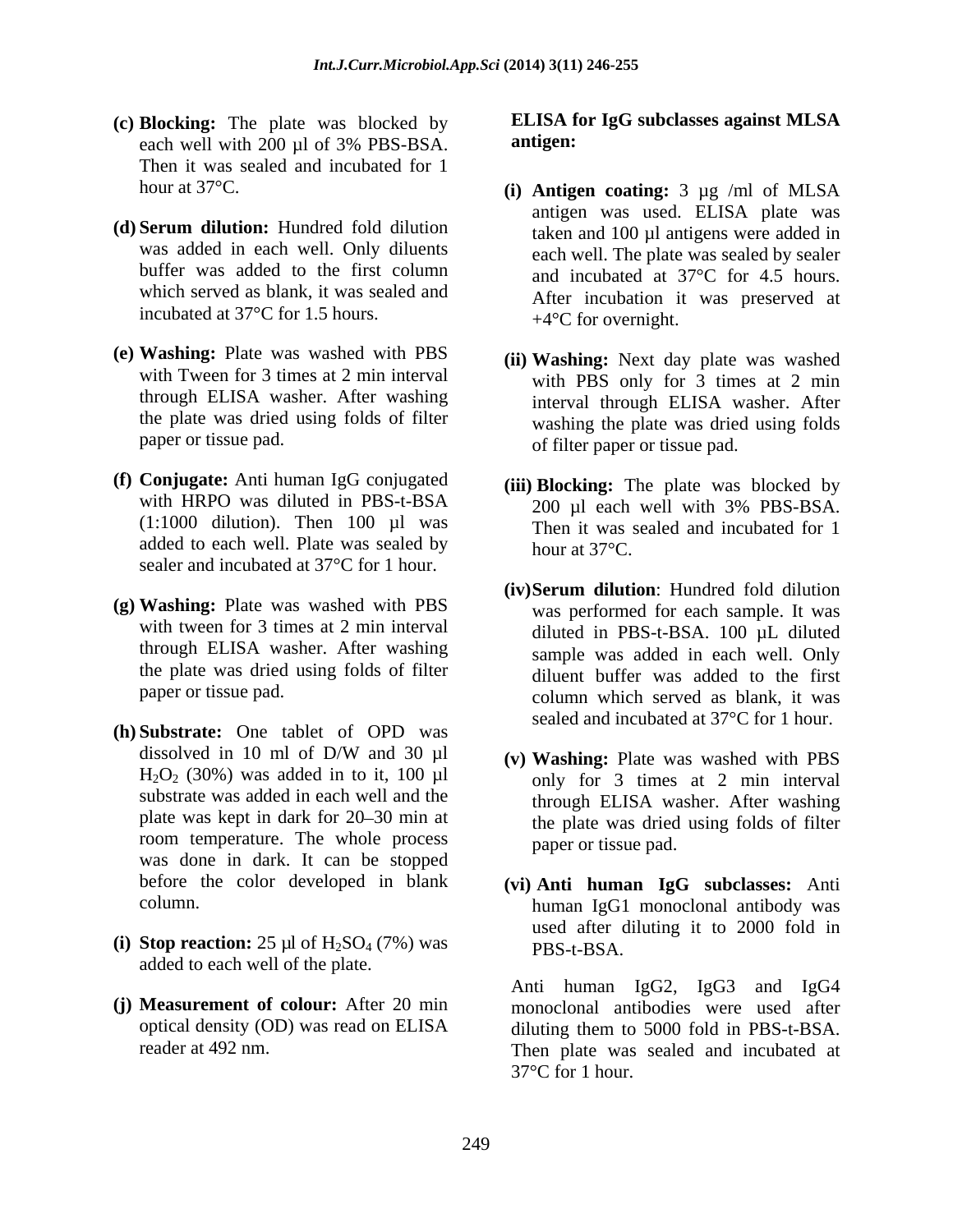**(vii) Washing:** Plate was washed with **BSA.** Then it was sealed and PBS only for 3 times at 2 min interval through ELISA washer. After washing the<br>
plate was dried using folds of filter paper or (iv) Serum dilution: Three hundred plate was dried using folds of filter paper or tissue pad. fold diluted sera were added in

**(viii) Substrate:** One tablet of OPD was dissolved in 10 ml of D/W and 30  $\mu$ l H<sub>2</sub>O<sub>2</sub> other two with buffer coating. (30%) was added in to it, 100 µl substrate was added in each well and the plate was for 2 hours. kept in dark for 20–30 min at room temperature. The whole process was done in dark. It was stopped before the color **PBS-T** only for 3 times at 2 min developed in blank column **interval** through ELISA washer. developed in blank column.

 $\left( \textbf{ix} \right)$  **Stop reaction:** 25 µl of H<sub>2</sub>SO<sub>4</sub> (7%) was added to each well of the plate. The state of the state pad.

**(x) Measurement of colour:** After 20 min OD was read on ELISA reader at 492 nm. conjugated to HRPO was diluted

#### **ELISA for the detection of antibody against ND-o-BSA (PGL-1 ELISA):** Plate was incubated at 37<sup>o</sup>C for 2

- **(i) Antigen coating:** Antigen was bicarbonate buffer was added  $(100 \text{ }\mu$ /wells). The plate was<br>sealed by sealer and incubated at (viii) Substrate: One tablet of OPD incubation, it was preserved at **EVERT PRIGE WAS VERT TO THE ASSOCIATE THE CONSULTER CONSULTER THE CONSULTER CONSULTER (STAN WAS CONSULTER THE CONSULTER CONSULTER CONSULTER (STAN WAS CONSULTER THE CONSULTER CONSULTER (STAN WAS CONSULTER THE CONSULTER CO**
- (ii) **Washing:** Next day plate was<br>washed with PBS only for 3 com temperature. The whole washed with PBS only for 3 the plate was dried using folds of filter paper or tissue pad.
- **(iii) Blocking:** The plate was blocked

incubated for 1 hour at 37°C.

- **(iv) Serum dilution:** Three hundred quadruplicate wells, two wells with antigen coating and the other two with buffer coating. Then plate was incubated at 37°C for 2 hours.
- **(v) Washing:** Plate was washed with PBS-T only for 3 times at 2 min interval through ELISA washer. After washing the plate was dried using folds of filter paper or tissue pad.
- **(vi) Conjugate:** Anti-human IgM conjugated to HRPO was diluted 10,000 folds in PBS-BSA. Then 100 µl was added in each well. Plate was incubated at 37°C for 2 hours.
- diluted to 4 µg/ml in carbonate **(vii) Washing:** Plate was washed with bicarbonate buffer. ELISA plate PBS-T only for 3 times at 2 min was taken and 100 µl prepared interval through ELISA washer. antigen was added in A-D rows and in E-H rows only PBS-T only for 3 times at 2 min interval through ELISA washer. After washing the plate was dried using folds of filter paper or tissue pad.
- sealed by sealer and incubated at (viii) **Substrate:** One tablet of OPD<br>37°C for 18 hours After was dissolved in 10 ml of D/W  $37^{\circ}$ C for 18 hours. After was dissolved in 10 m of D/W  $4^{\circ}$ C.  $\qquad \qquad$  in to it, 100 µl substrate was times at 2 min interval through through the process was done in dark. It was<br>ELISA washer. After washing the stopped before the color ELISA washer. After washing stopped before the color **(viii) Substrate:** One tablet of OPD was dissolved in 10 ml of D/W and 30  $\mu$ l H<sub>2</sub>O<sub>2</sub> (30%) was added added in each well and the plate was kept in dark for 2030 min at room temperature. The whole process was done in dark. It was stopped before the color developed in blank column.
	- **(ix) Stop reaction:** 25  $\mu$ l of H<sub>2</sub>SO<sub>4</sub> (7%) was added to each well of the plate.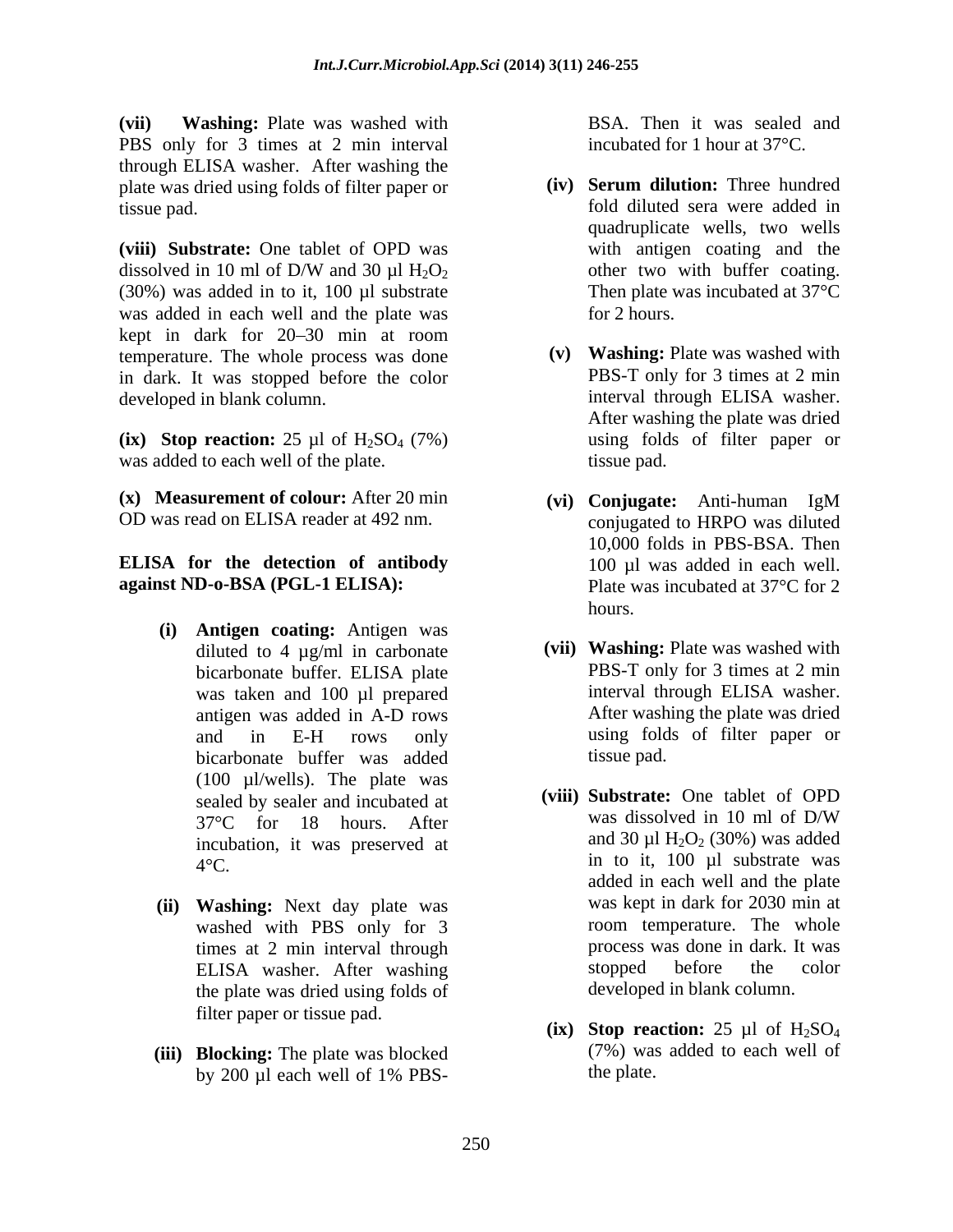**(x) Measurement of colors:** After

#### **Indirect ELISA against 35KD antigen:**

- **(i) Antigen coating:** 35 KD antigen of *M. lepare* was diluted in 0.125 µg/ml (viii) Substrate: One tablet of OPD was µl in each well then the plate was sealed and incubated at 4°C in humid
- washed with PBS-T only for 3 times washer. After washing, the plate was dried using folds of filter paper or
- **(iii) Blocking:** The plate was blocked by 1% BSA which was dissolved in PBS. In each well 100 µl of PBSsealed by sealer and incubated at a  $\frac{1}{2}$  at 492 nm room temperature for 2 hours. After incubation the BSA was removed **Results and Discussion** and the plate was dried using filter
- **(iv) Serum dilution:** Serum was serially incubated at 37°C for 1.5 hours.
- **(v) Washing:** Plate was washed with pad. by a shown in Table 1.
- **(vi) Conjugate:** Anti human IgG-HRPO Then 50 µl conjugate was added in
- 20 min OD was read on ELISA PBS only for 3 times at 2 min reader at 492 nm. The interval through ELISA washer. **(vii) Washing:** Plate was washed with PBS only for 3 times at 2 min interval through ELISA washer. After washing, the plate was dried using folds of filter paper or tissue pad.
- bicarbonate buffer. It was coated 50 dissolved in 10 ml of D/W and 30 µl chamber over night.<br>
and the plate was kept in dark for **(ii) Washing:** Next day plate was at 2 min interval through ELISA  $\overline{c}$  can be stopped before the color **(viii) Substrate:** One tablet of OPD was dissolved in 10 ml of D/W and 30 µl  $H<sub>2</sub>O<sub>2</sub>$  (30%) was added in to it, 100 µl substrate was added in each well 20–30 min at room temperature. The whole process was done in dark. It can be stopped before the color developed in blank column.
	- tissue pad.  $\bf{(ix)}$  **Stop reaction:** 25 µl of H<sub>2</sub>SO<sub>4</sub> (7%) was added to each well of the plate.
	- BSA was added. The plate was min OD was read on ELISA reader **(x) Measurement of colors:** After 20 min OD was read on ELISA reader at 492 nm.

### **Results and Discussion**

paper. Washing was not done. In this study 40 sera samples of paediatric diluted up to 1:000 and 1:200 in were from children below the age of 14 yrs. PBS-BSA. 50 µl of diluted serum For comparison, 51 sera samples from adult was added in each well. Plate was leprosy patients and 11 samples from leprosy patients and 15 samples of healthy children were analyzed. All these samples healthy adults were taken.

PBS only for 3 times at 2 min individuals by serological assay (ELISA). Various classes and sub-classes of IgG antibodies were analysed in sera of these

interval through ELISA washer. Total IgG antibodies against MLSA were After washing, the plate was dried analysed in sera of paediatric samples and using folds of filter paper or tissue healthy controls. Mean level of antibodies is shown in Table 1.

was diluted 5000 times in PBS-BSA. compared to healthy children (P < 0.05) or The mean IgG level in MB patients was found to be significantly higher when in PB and MB patients.

each well and incubated at 37°C for Sero-positivity for this antibody is depicted 2 hours. Table 2. in Table 2.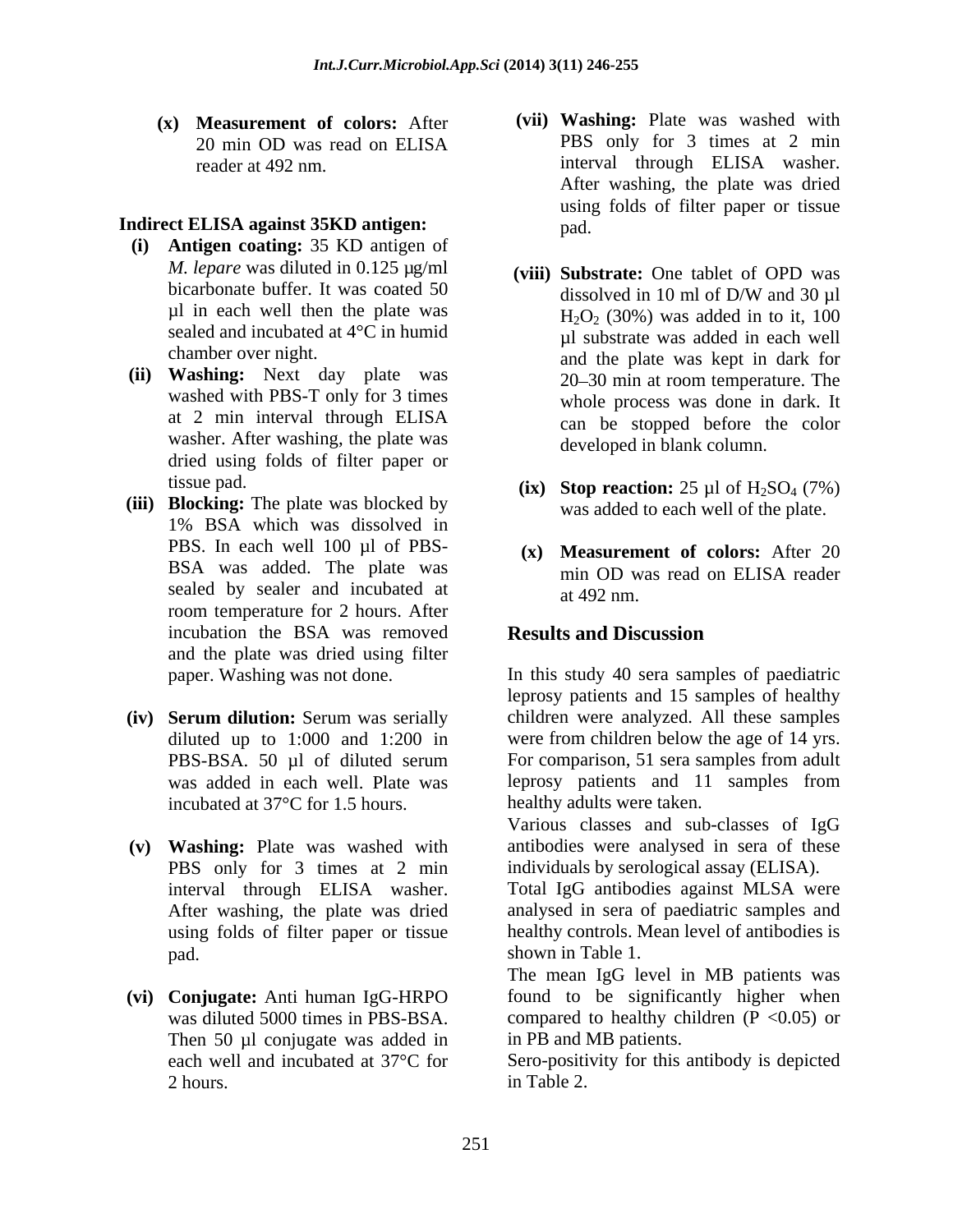Cut- off point was calculated by taking the paediatric leprosy patients (P >0.05). But a mean OD of healthy children +2SD. Cut-off significant difference was there in between point=0.498. The percentage of MB children and PB children (P <0.01). seropositivity for this antibody in healthy children is 5.2, which is less than MB Seropositivity for this antibody is depicted children (18.7) and PB children (18.1). The in Table 7. total IgG antibody against MLSA antigen was analyzed in sera of adult samples. Cut-off value was calculated by taking Mean level of antibodies is shown in Table mean OD of healthy individual +2SD. Cut- 3 and seropositivity for this antibody is off value = 0.456. There are two samples of

Mean IgG antibody level against MLSA was found to be higher in MB patients and PB patients with reaction compared to The IgG antibody against 35 KD antigen healthy individuals and this difference was was analyzed in sera of paediatric samples. statistically significant ( $P \le 0.01$ ). However, there was no difference in antibody level between PB and MB patients. The antibody level in PB patients was not

Only one healthy children was positive for found to be significantly more as compared this antibody (9%). 30% cases are positive to healthy individuals (P=0.05). In PB and in BT, 80% cases are positive in BTR and MB patients there was no difference in 75% cases are positive in MB for this antibody level against 35KDa antigen (P >0.

The IgG1, IgG2, IgG3 and IgG4 antibody only one healthy individual is positive for against MLSA antigen was analyzed in sera this antibody. In paucibacillary two samples of paediatric samples. Mean level of are positive, but in multibacillary three antibodies is shown in Table 5. samples are positive for this antibody.

individuals. The legrosy patients and 11 samples from

There was no difference in mean level of IgM antibody among healthy children and

in Table 7.

depicted in Table 4. healthy individuals which were found positive, (10.5%).

Mean level of antibody is shown in Table 8.

Cut off point was calculated by taking mean found to be significantly different as OD of health individual +2SD. Cut off point compared to healthy individuals (P >0. 10). = 0.335. But in MB patients, antibody response were antibody. 10). Seropositivity for this antibody was shown in Table 9.

Only one healthy individual is positive for this antibody. In paucibacillary two samples

Among four IgG subclasses IgG2 level was In present study 55 subjects were included, found to be higher in MB patients but it was out of which 40 were leprosy cases and rest not significant statistically. Moreover, there 15 were healthy children. All these samples was no difference in mean antibody level were from children below 14 years of age. among healthy individuals, PB and MB For comparison, 51 sera samples of adult The total IgM antibody against ND-O-BSA antigens was analyzed in sera of paediatric estimated against MLSA, ND-o-BSA and samples. Mean level of antibody is shown 35KD antigens. But in all adult leprosy in Table 6. cases and healthy controls, antibodies titer leprosy patients and 11 samples from healthy adults were taken. In paediatric patients, antibodies titer in sera was in sera was estimated only against *M. lepare* soluble antigen (MLSA).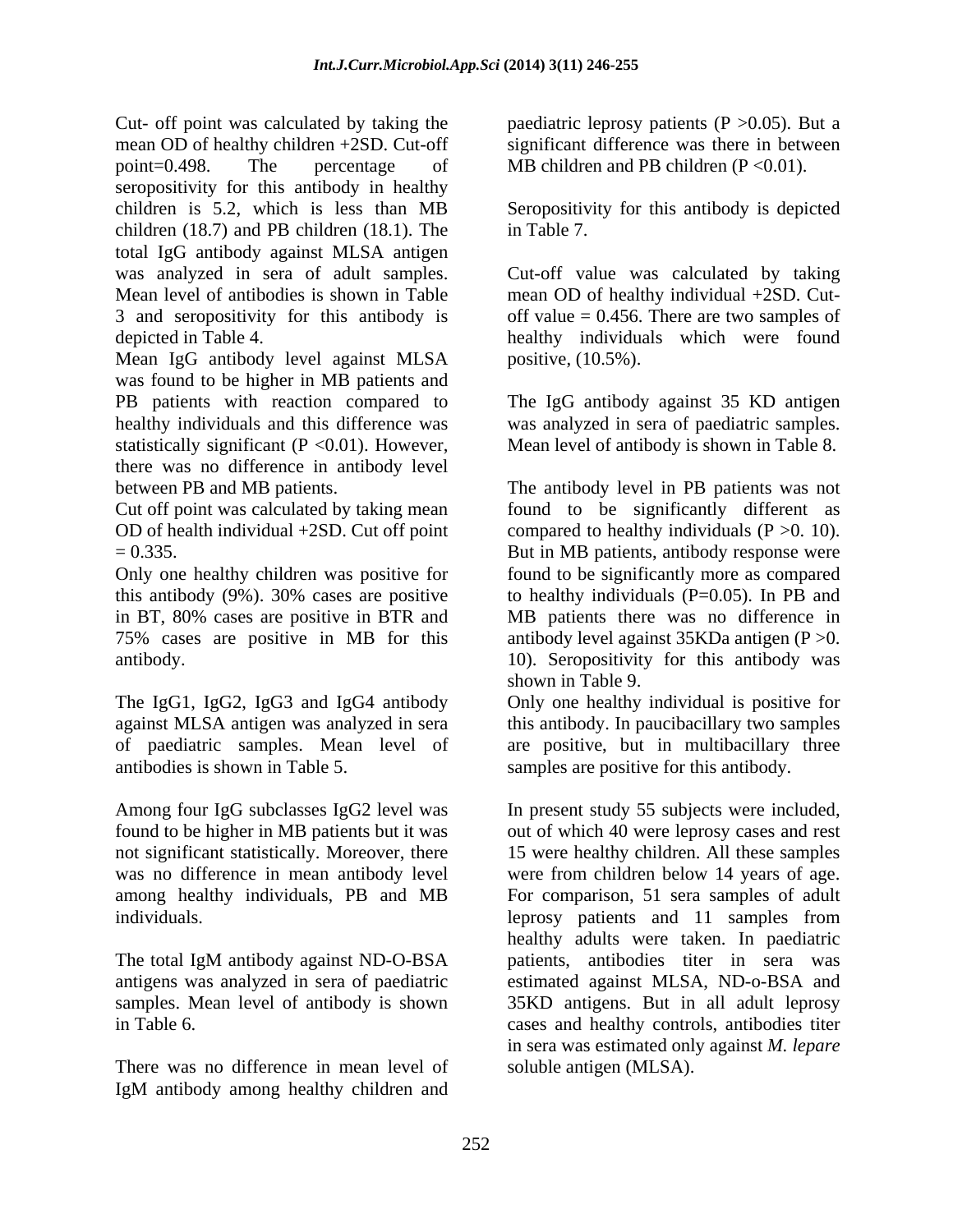In our study, the mean level of IgG against Only 18% of leprosy children were found to antibody level compared to PB patients. be positive for this antibody whereas only This finding suggests that paediatric leprosy positive for this antibody compared to

MLSA antigen in paediatric leprosy patients that higher percentage of MB patients were (MB) was found to be significantly more as positive as compared to PB patients. Beuria compared with healthy children, but in PB *et al.* (1999) have also reported a similar patients, there was no significant difference. finding of MB patients having high one healthy child was positive. A significant patients show a similar tendency of proportion of adult leprosy patients were antibody response as those of adult leprosy healthy controls. We have also observed antibody level compared to PB patients. This finding suggests that paediatric leprosy patients.

**Table.1** Mean level of IgG against MLSA antigen in paediatric leprosy patients

| Type of disease        | Mean $OD \pm SD$  |
|------------------------|-------------------|
| Healthy control $N=15$ | $0.130 \pm 0.181$ |
| Paucibacillary $N=10$  | $0.265 \pm 0.320$ |
| Multibacillary N=30    | $0.344 \pm 0.417$ |

Statistical analysis was done by student 't' test

**Table.2** Sero-positivity against MLSA antigen in leprosy children

| Type of        | No. of individuals | No. of positivity | Percentage |
|----------------|--------------------|-------------------|------------|
| disease        |                    |                   |            |
| Healthy        |                    |                   |            |
| control        |                    |                   |            |
| Paucibacillary |                    |                   | 18.1       |
| Multibacillary |                    |                   | 10.7       |

**Table.3** Mean level of antibody against MLSA antigen in adult leprosy patients

| Type of disease               |                                         | Mean $OD \pm SD$  |
|-------------------------------|-----------------------------------------|-------------------|
| <b>Healthy control</b>        | $\mathbf{M} = \mathbf{10}$<br>$19 - 17$ | $0.090 \pm 0.101$ |
| <b>BT</b>                     | $+1 - 1 -$                              | $0.409 \pm 0.502$ |
| <b>BTR</b> (PB with reaction) | $N=10$                                  | $0.722 \pm 0.561$ |
| Multibacillary                | $N=28$                                  | $0.661 \pm 0.503$ |

Statistical analysis was done by student 't-test'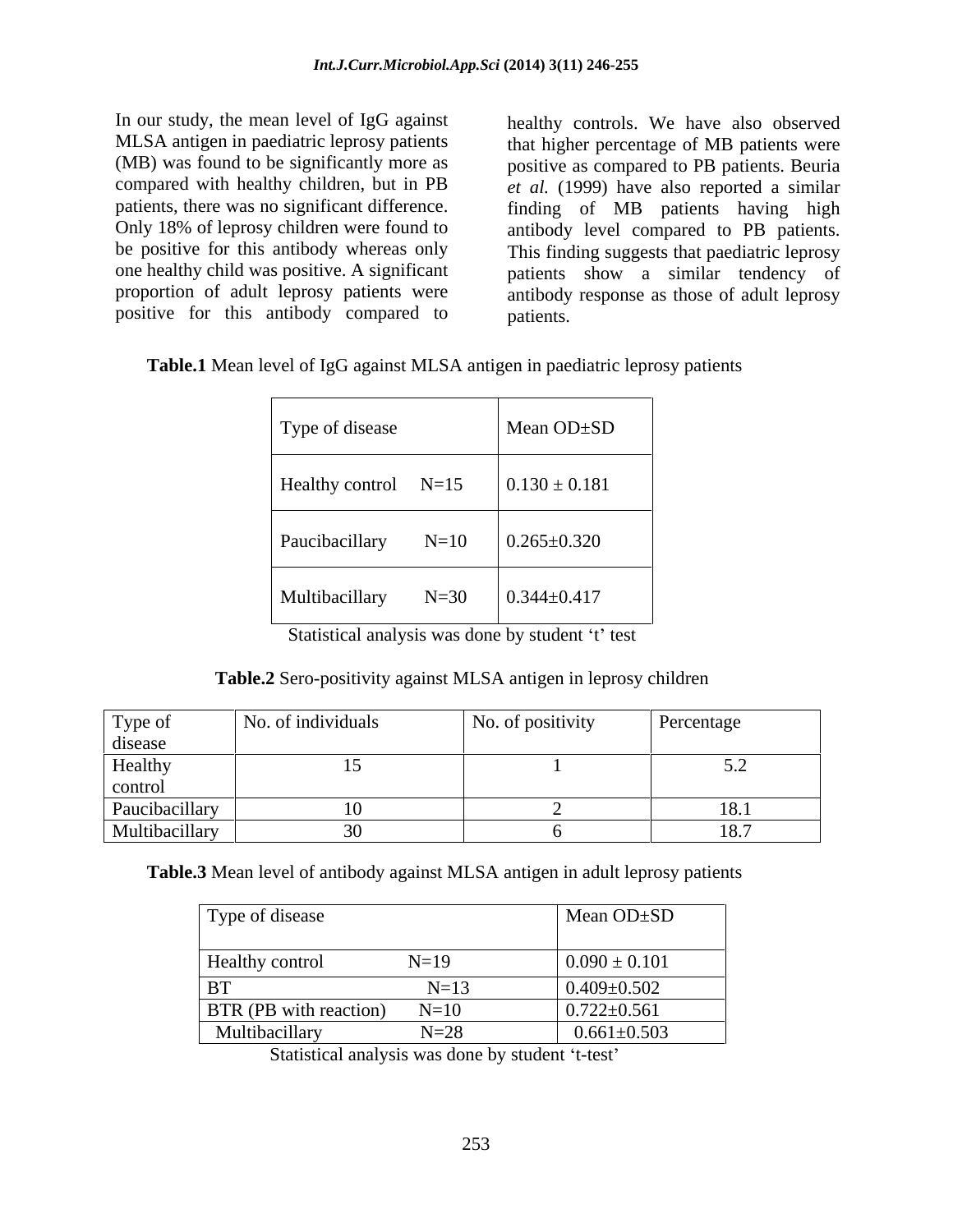| Type of disease        | $\sim$ $\sim$ $\sim$ $\sim$<br>No. of individuals | No. of positivity | Percentage |
|------------------------|---------------------------------------------------|-------------------|------------|
| <b>Healthy control</b> |                                                   |                   |            |
| Paucibacillary         |                                                   |                   |            |
| <b>BTR</b>             |                                                   |                   |            |
| Multibacillary         |                                                   |                   |            |

#### **Table.4** Antibody response against MLSA antigen

**Table.5** Level of IgG subclasses against MLSA antigen in paediatric leprosy patients

|                  |                                                         |                                                  | IgG3                            | 1gu4              |
|------------------|---------------------------------------------------------|--------------------------------------------------|---------------------------------|-------------------|
| Types of disease | $\vert$ MeanOD $\pm$ SD $\vert$ MeanOD $\pm$ SD $\vert$ |                                                  | $MeanOD \pm SD$ $MeanOD \pm SD$ |                   |
| Healthy control  | $0.06 \pm 0.13$                                         | $0.04 \pm 0.06$                                  | $0.007 \pm 0.01$                | $0.02 \pm 0.07$   |
| $N=15$           |                                                         |                                                  |                                 |                   |
| Paucibacillary   | $0.085 \pm$                                             | $0.035 \pm 0.037$                                | $0.01 \pm 0.015$                | $0.005 \pm 0.005$ |
| $N=10$           | 0.206                                                   |                                                  |                                 |                   |
| Multibacillary   | $0.083 \pm$                                             | $0.117 \pm 0.252$ $\qquad \quad 0.026 \pm 0.057$ |                                 | $0.025 \pm 0.037$ |
| $N=30$           | 0.154                                                   |                                                  |                                 |                   |

Statitistical analysis was done by student't' test:-

#### **Table.6** Mean level of IgM antibody against ND-O-BSA antigens in sera of paediatric leprosy patients

| Types of disease         | Mean $OD \pm SD$  |
|--------------------------|-------------------|
| Healthy control $n = 15$ | $0.140 \pm 0.156$ |
| Paucibacillary $n = 10$  | $0.272 \pm 0.217$ |
| Multibacillary $n = 30$  | $0.587 \pm 0.488$ |

| Table.7 S<br>.7 Seropositivity against ND-O-BSA<br>antigens |  |
|-------------------------------------------------------------|--|
|                                                             |  |

| Type of disease        | .<br>No. of individuals   No. of positivity | $\cdots$<br>. | Percentage     |
|------------------------|---------------------------------------------|---------------|----------------|
| <b>Healthy control</b> |                                             |               | 10.5           |
| Paucibacillary         |                                             |               | $\mathbf{0.1}$ |
| Multibacillary         |                                             |               |                |

**Table.8** Mean level of IgG against 35 KD antigens in paediatrics leprosy patients

| Type of disease        | Mean $OD \pm SD$  |
|------------------------|-------------------|
| Healthy control $N=15$ | $0.140{\pm}0.084$ |
| Paucibacillary N=10    | $0.190 \pm 0.215$ |
| Multibacillary N=30    | $0.196 \pm 0.084$ |